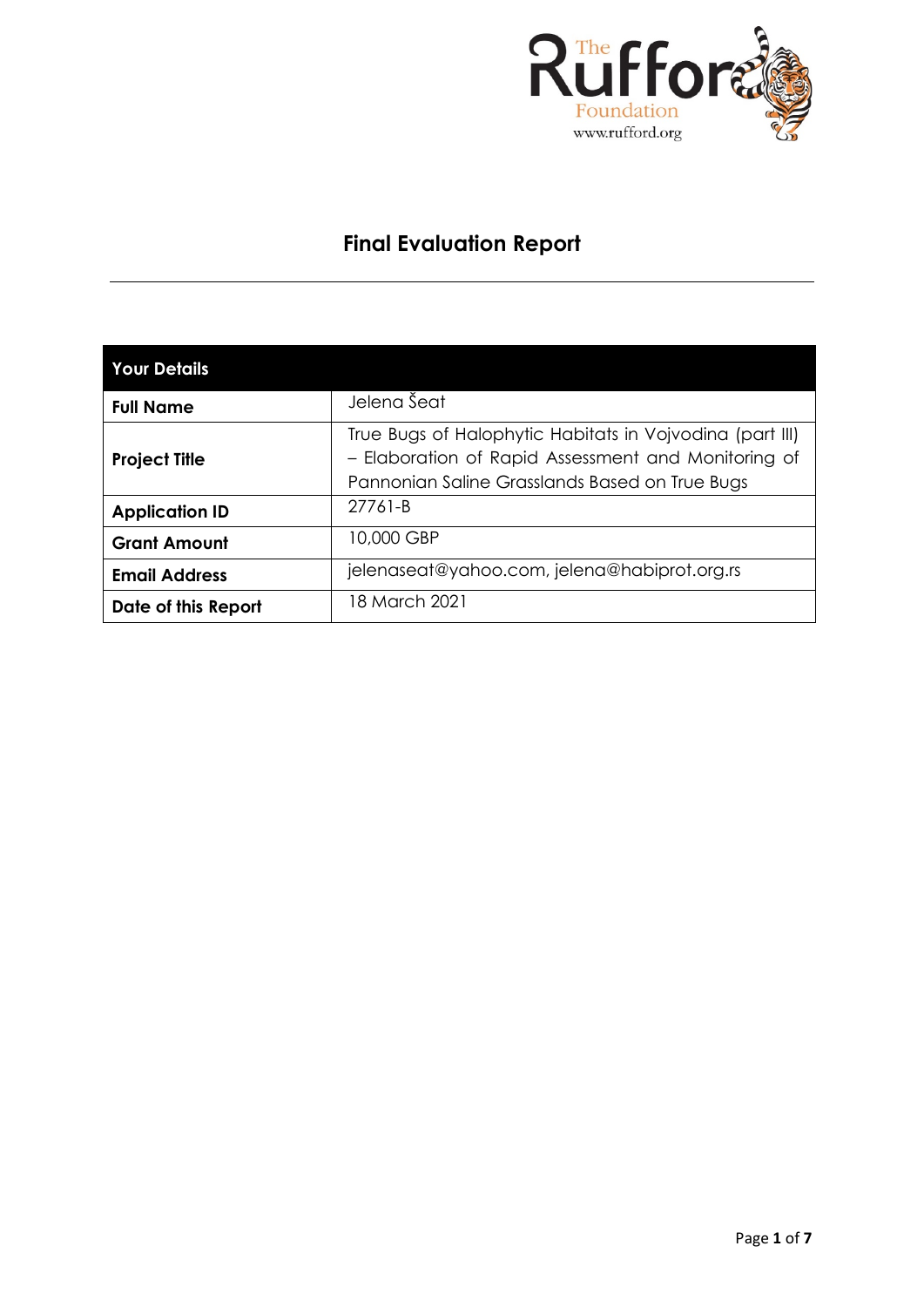

# **1. Indicate the level of achievement of the project's original objectives and include any relevant comments on factors affecting this.**

| <b>Objective</b>                                                                                                                                                               | achieved<br>$rac{2}{9}$ | Partially<br>chieved | Fully<br>achieved | <b>Comments</b>                                                                                                                                                                                                                          |
|--------------------------------------------------------------------------------------------------------------------------------------------------------------------------------|-------------------------|----------------------|-------------------|------------------------------------------------------------------------------------------------------------------------------------------------------------------------------------------------------------------------------------------|
| investigate<br>the<br>To<br>potential of using rapid<br>assessment as a method<br>evaluating<br>the<br>in.<br>conservation status of<br>saline grasslands.                     |                         |                      |                   | We found this method to be very useful<br>in situations when the focus group and<br>related taxa are well known. It seems<br>that our previous experience in the field<br>was crucial in executing this part of the<br>project smoothly. |
| Carrying<br>the<br>out<br>experiment<br>on<br>grass<br>cutting in small plots of<br>saline grasslands, aiming<br>to show its effects on<br>present true<br>bug<br>communities. |                         |                      |                   | Regardless of whether issues we had in<br>season 2019, we were able to finish the<br>experiment in 2020 having satisfied final<br>results.                                                                                               |
| Promotion<br>$\circ$ f<br>conservation of saline<br>habitats and true bugs.                                                                                                    |                         |                      |                   | promotional<br>All<br>activities<br>are<br>postponed until the coronavirus crisis in<br>Serbia calms down. The prepared<br>brochures and a photo exhibition await<br>to be presented to the public.                                      |
| Publication<br>of<br>the<br>scientific results.                                                                                                                                |                         |                      |                   | Results of the rapid assessment part of<br>the project are covered by our recently<br>The<br>accepted<br>paper.<br>manuscript<br>related to the grass cutting experiment<br>has not yet been finished by the end of<br>this project.     |

# **2. Please explain any unforeseen difficulties that arose during the project and how these were tackled.**

The biggest obstacle in 2019 (the first year of the project) was bad weather at the beginning of the season. Heavy rains and the long period of cold weather during May and June prevented us to start the experiment on grass cutting. We missed the critical point of the season and it was pointless to start later. We decided to postpone the experiment for the next year and make slight changes in the plan of our field activities. Instead of doing both (the rapid assessment evaluation and the mowing experiment) concurrently for two years, in 2019 we were focused on finishing all activities related to rapid assessment evaluation, while in 2020 we were dedicated to the mowing experiment.

In 2020 (the second year of the project), the coronavirus crisis had not influenced our work in the field particularly but carrying out promotional activities was either impossible (at the beginning of 2020) or too complicated (in the last few months).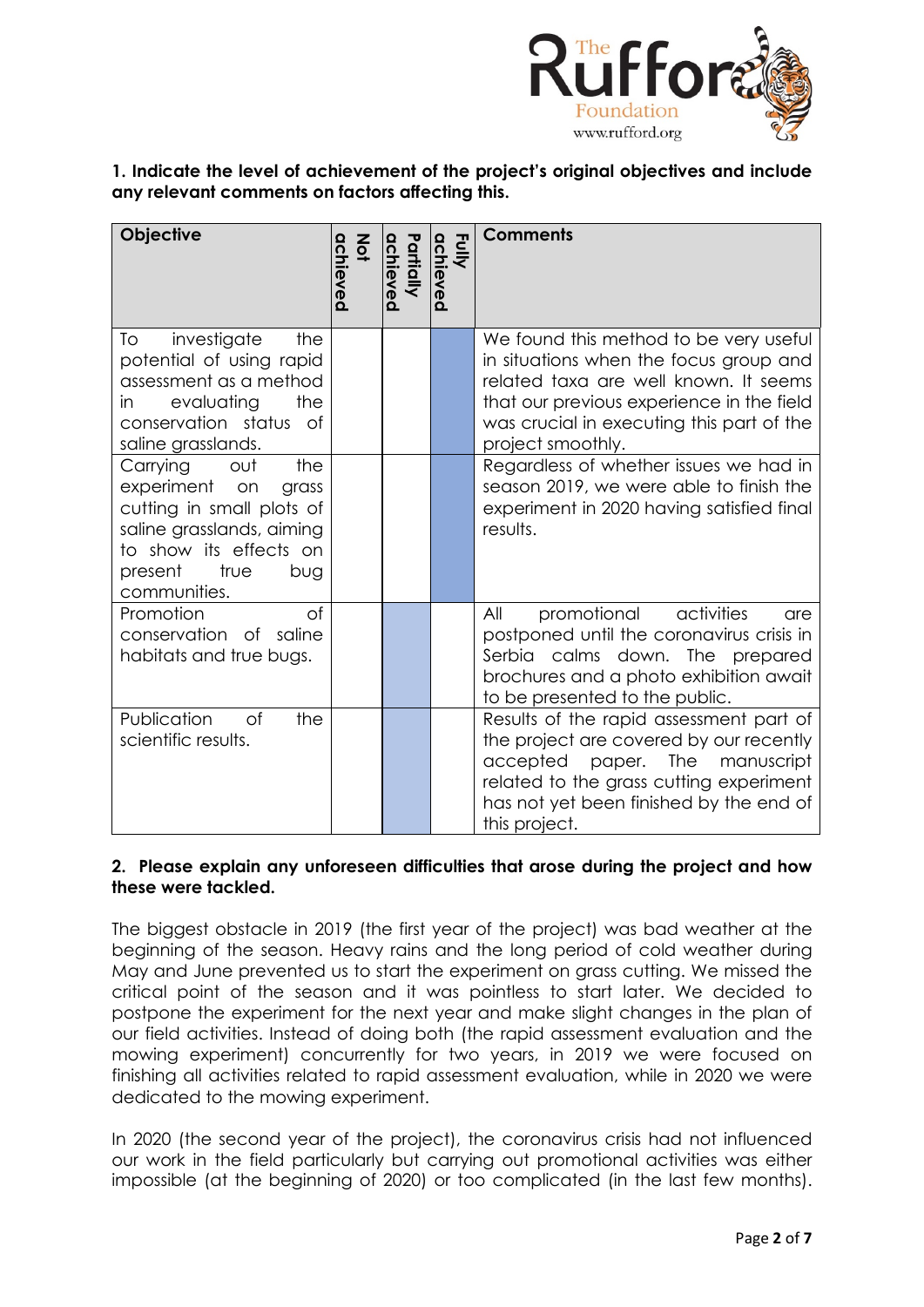

We could organise online lectures, but one of the aims of planned lectures was to introduce a photo exhibition as well. We think that an online exhibition would not gain the same attention and involvement of the public, so this part of the project is postponed for autumn this year. Later activities will not bring new costs.

The plan to involve biology/ecology students in 2020 in our field and lab work was also rejected because of the pandemic. Only the team members were meeting to carry out or conclude the project activities.

# **3. Briefly describe the three most important outcomes of your project.**

a) In terms of scientific recognition of our work, we did a good job. With the results from our previous and latest projects, two articles in peer-reviewed journals were published and we gave presentations on three international conferences.

b) The rapid assessment proved to be a very effective method for fast screening of saline grassland habitat fragments. For example, we found a lot of new locations for species that were considered as rare in Serbia before this project: *Phimodera flori* (2/8), *Crypsinus angustatus* (3/16) and *Solenoxyphus fuscovenosus* (3/45) (numbers in brackets refer to number of known records/locations before and after our project). Furthermore, the species *Phimodera flori* and *Solenoxyphus fuscovenosus* were recorded for the first time in our country during our earlier projects.

c) The scientific outcome of this and previous projects on saline habitat true bugs will be included in my PhD thesis.

# **4. Briefly describe the involvement of local communities and how they have benefitted from the project.**

The project was not meant to involve local communities, but the result of our research could be indirectly beneficial for them. Our evaluation reports can help the Institute for Nature Conservation of Vojvodina Province to designate new protected areas or to extend old ones where valuable saline grassland fragments are present. The authorities in certain cases support herders and people who manage saline pastures in the proper way by subsidies. Also, there are attempts of provincial authorities to restore some saline grassland fragments in Vojvodina and traditionally local communities can use habitats of good quality to collect medical plants or for beekeeping.

#### **5. Are there any plans to continue this work?**

Plans to continue this work certainly exist. My current position as a student/researcher in Hungary brought a new perspective and knowledge on how to preserve and maintain saline grasslands of the Pannonian Region. Hungarian conservationists and ecologists have a long history of studying saline habitats and I hope their experience could be implemented in Serbia, too. However, it will be challenging to adapt their practice in an environment with a slightly different history of management, landscape composition and vegetation-climate factors.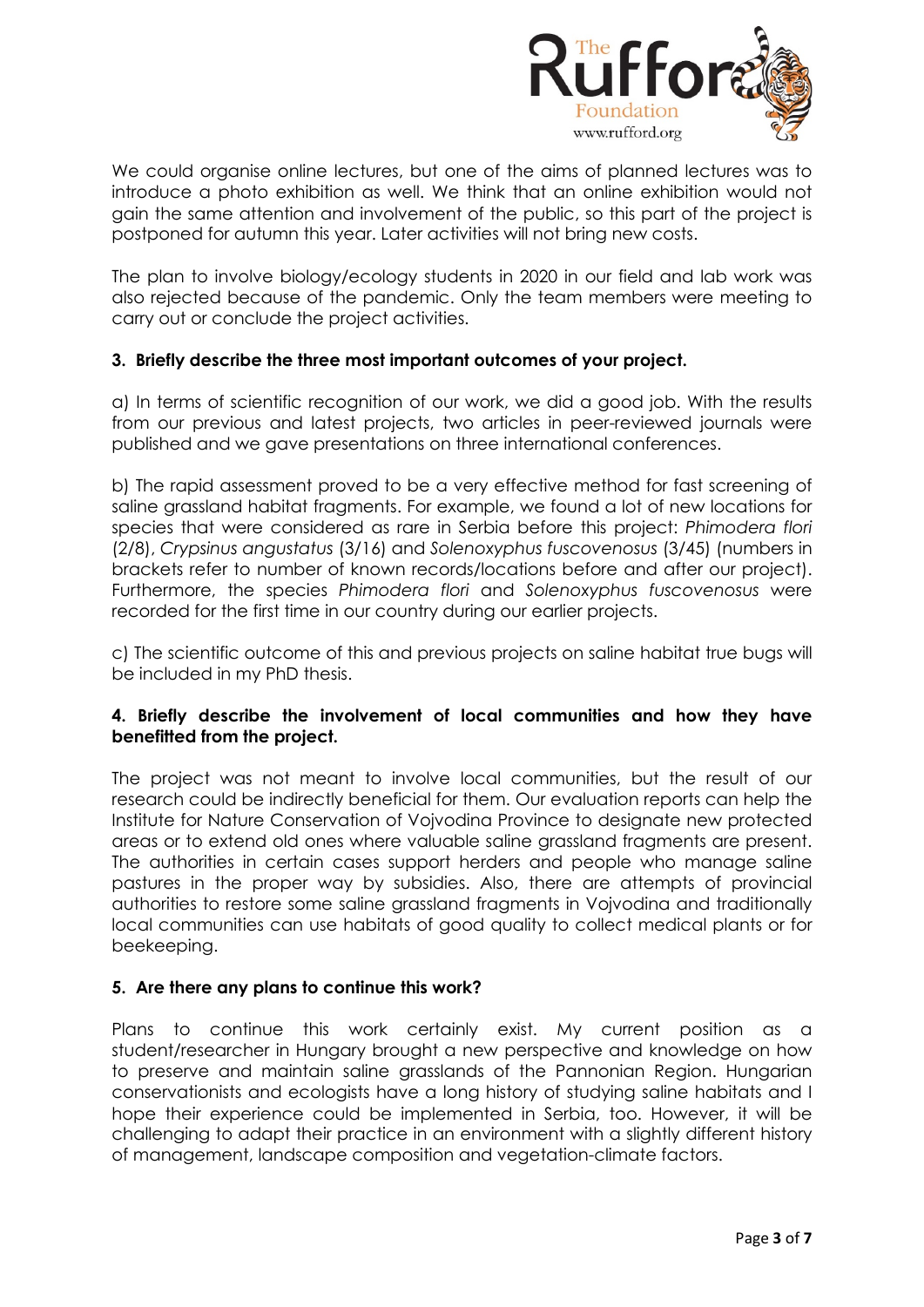

#### **6. How do you plan to share the results of your work with others?**

As in the previous project, a web presentation for the general public in Serbian and English languages is available on HabiProt's website. We shared a notification about it via Facebook personal and several group pages (the HabiProt Association, Insects of Serbia, etc). On these online locations, a pdf form of our brochure is available for download. The brochure explains the importance of the conservation of saline habitats for true bugs. Unfortunately, the last part of promotional activities – the photo exhibition and related lectures will be organised after the project ends.

All published papers and conference abstracts can be found on the Research Gate accounts of team members who participated in the projects. One more manuscript on the grass cutting experiment is in preparation and will be shared in the same way. The data on true bug distribution and related photos collected during our field activities were imported in the Alciphron database and available to all people interested.

Working reports about our field activities in 2019 and 2020 were delivered to the managers of protected areas and to the Institute for Nature Conservation of Vojvodina Province. In those reports, we gave a list of recorded species with precise coordinates of the locations, but we also provided recommendations how to maintain sensitive true bug species based on the habitat status we observed in the field.

#### **7. Timescale: Over what period was the grant used? How does this compare to the anticipated or actual length of the project?**

The grant was used for a 2-year period (April 2019 - March 2021) which was enough time to finish all field activities very smoothly. However, the mentioned photo exhibition will extend the actual length of the project for a few more months but without additional costs.

**8. Budget: Provide a breakdown of budgeted versus actual expenditure and the reasons for any differences. All figures should be in £ sterling, indicating the local exchange rate used. It is important that you retain the management accounts and all paid invoices relating to the project for at least 2 years as these may be required for inspection at our discretion.**

| <b>Item</b>           | ᅞ<br><b>Gel</b> | ctual<br>Inum | iffere!<br>O | <b>Comments</b>                                                                                                                                                   |
|-----------------------|-----------------|---------------|--------------|-------------------------------------------------------------------------------------------------------------------------------------------------------------------|
| Bank and postal costs | 300             | 275           | $-25$        | Here some small expenses are<br>also included like taxes we had<br>to pay, translation of documents<br>and the Alciphron database<br>upgrade. Taxes related<br>to |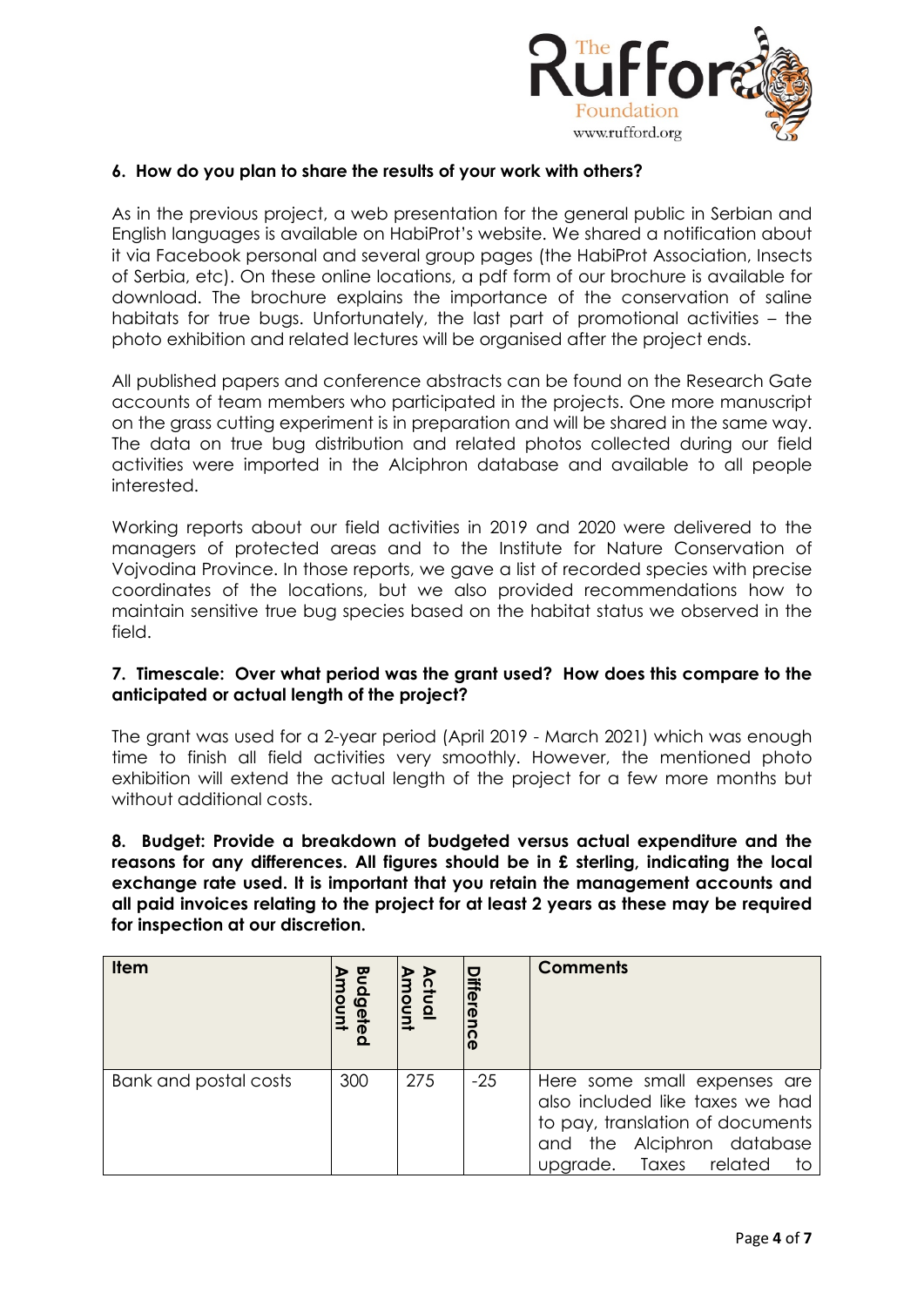

|                                                                                                                |      |      |        | microsensors are given with the<br>price of gadgets.                                                                                                                                                                                |
|----------------------------------------------------------------------------------------------------------------|------|------|--------|-------------------------------------------------------------------------------------------------------------------------------------------------------------------------------------------------------------------------------------|
| Bookkeeping costs                                                                                              | 120  | 230  | $+110$ | With our project, the budget of<br>HabiProt enlarged significantly<br>so bookkeeping costs increased<br>accordingly.                                                                                                                |
| Printing of brochures (200<br>pieces)                                                                          | 400  | 370  | $-30$  |                                                                                                                                                                                                                                     |
| Preparation of brochures                                                                                       | 120  | 120  |        |                                                                                                                                                                                                                                     |
| Preparation of a photo<br>exhibition and printing of<br>photos                                                 | 1100 | 350  | $-750$ | of<br>lack<br>Because<br><b>OUr</b><br>Οf<br>experience in preparing photo<br>exhibitions, we did not know<br>about<br>cheaper<br>some<br>alternatives for picture frames,<br>but our designer helped us to<br>save a lot of money. |
| Stereomicroscope                                                                                               |      | 750  | $+750$ | With the money we saved on<br>the exhibition we decided to<br>buy a new microscope to speed<br>up our work on identifications of<br>true bugs.                                                                                      |
| Subsistence payments for<br>field work (70 days x 4<br>persons)                                                | 2000 | 1625 | $-375$ | The team agreed to spend extra<br>money on the necessary field<br>equipment, which is why we<br>have<br>higher<br>budget<br>$\alpha$<br>bit<br>difference.                                                                          |
| Landscape lens for the<br>camera                                                                               | 540  | 590  | $+50$  |                                                                                                                                                                                                                                     |
| Microclimate sensors (10<br>pieces)                                                                            | 700  | 790  | $+90$  | We had to import ambiental<br>data loggers (i.e., microclimate<br>sensors) and here are given the<br>tax-free price of equipment and<br>taxes after it was imported in<br>Serbia.                                                   |
| Computer (laptop)                                                                                              | 680  | 650  | $-30$  |                                                                                                                                                                                                                                     |
| Equipment and materials<br>for field and laboratory<br>work                                                    | 570  | 700  | $+130$ | bit<br>We<br>spent<br>more<br>$\alpha$<br>on<br>materials<br>expendable<br>and<br>equipment than expected.                                                                                                                          |
| Food costs on field trips<br>(6 £ x 70 days x 5 persons)                                                       | 2100 | 1960 | $-140$ | On some occasions (because of<br>the covid virus pandemic) we<br>had fewer people in the field<br>than was planned.                                                                                                                 |
| Traveling costs during the<br>promotion<br>and<br>preparation<br>period (fuel,<br>bus<br>and<br>train tickets) | 300  | 300  |        | We saved this money in our<br>account because this part of the<br>project is postponed.                                                                                                                                             |
| Car maintenance                                                                                                | 270  | 370  | $+100$ | We had a bit more things to fix                                                                                                                                                                                                     |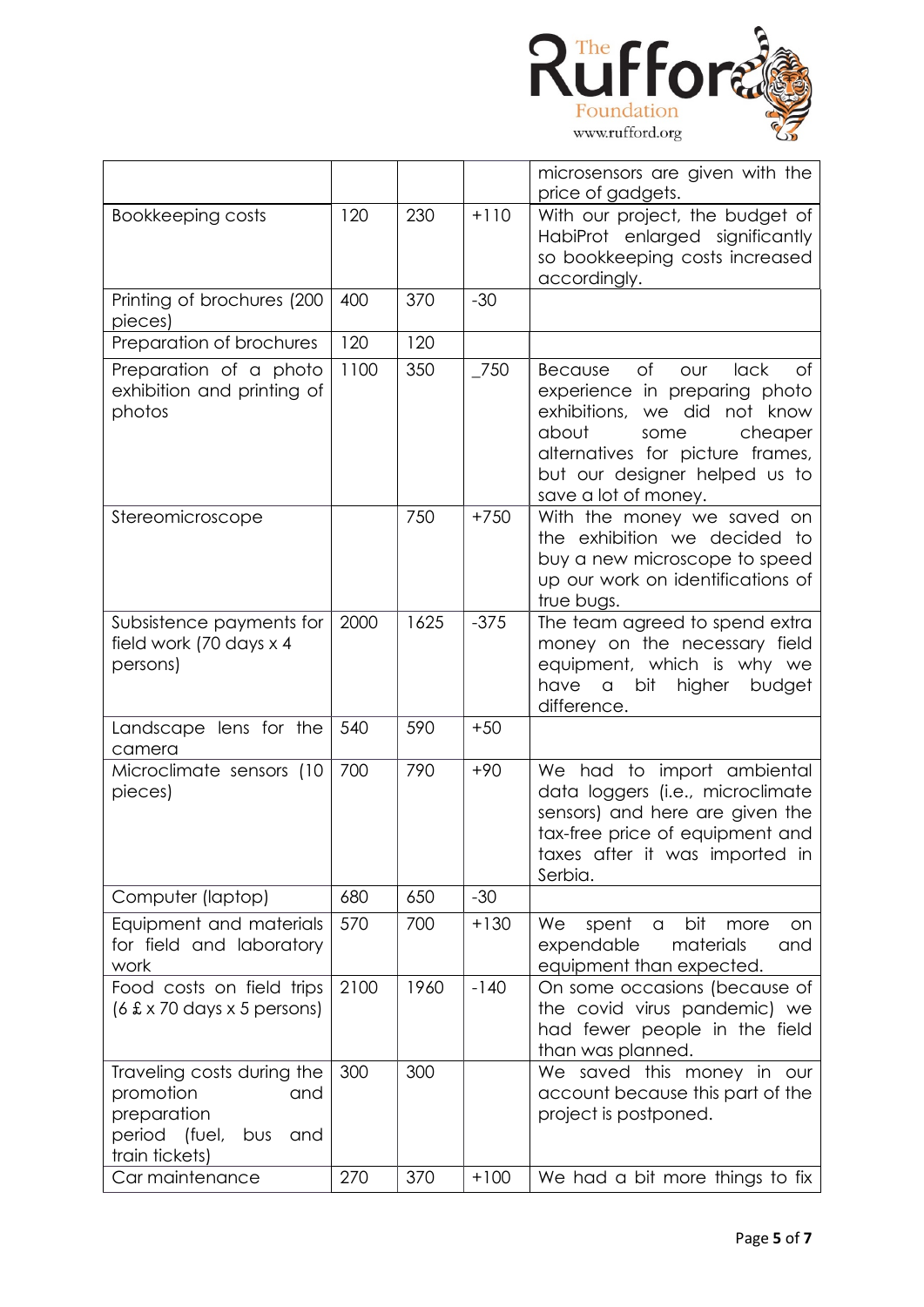

| Fuel costs for field work 800<br>$(900 \text{ km} \times 10 \text{ field trips})$<br>Totals: | 10000 | 920<br>10000 | $+120$ | Fuel expenses are usually<br>unpredictable, because of the<br>constantly changing prices. |
|----------------------------------------------------------------------------------------------|-------|--------------|--------|-------------------------------------------------------------------------------------------|
|                                                                                              |       |              |        | on our car during the fieldwork<br>than expected.                                         |

# **9. Looking ahead, what do you feel are the important next steps?**

Now we have knowledge and tools for true bugs monitoring, but also for basic screening of saline vegetation and anthropogenic pressures. The next big step would be to create locally adapted management and conservation plans for saline habitat fragments in Vojvodina. This individualistic approach is needed because saline patches are separate units that differ from each other in many aspects like size, patch shape, surrounding landscape matrix, biodiversity, threats, etc. At the same time, these plans have to be based on a collaboration of experts from different fields of ecology, zoology, vegetation science, but also interdisciplinary researchers. All previously mentioned should help to find the optimal solution for local biodiversity of saline habitat fragments and not just for true bugs.

#### **10. Did you use The Rufford Foundation logo in any materials produced in relation to this project? Did the Foundation receive any publicity during the course of your work?**

We used the Rufford logo in all promotional materials, in printed (brochures) and in electronic (web and ppt presentations) as well. In the acknowledgement section of our scientific articles, the Rufford Foundation was mentioned as supporter of our research work.

# **11. Please provide a full list of all the members of your team and briefly what was their role in the project.**

**Jelena Šeat (project coordinator)** – Research design, true bugs collecting and identification, data analyses and writing of scientific papers, reporting to authorities, writing of web presentation and brochure.

**Bojana Nadaždin** – Organisation of fieldwork activities, administrative and financial management, assisting in true bugs collecting and identification, assisting in writing scientific papers and brochure.

**Mirjana Ćuk** – Vegetation data collecting and related analysis.

**Attila Torma** – Supervising research activities and scientific writings.

**Kalman Moldvai** – Photo exhibition preparation and brochure design.